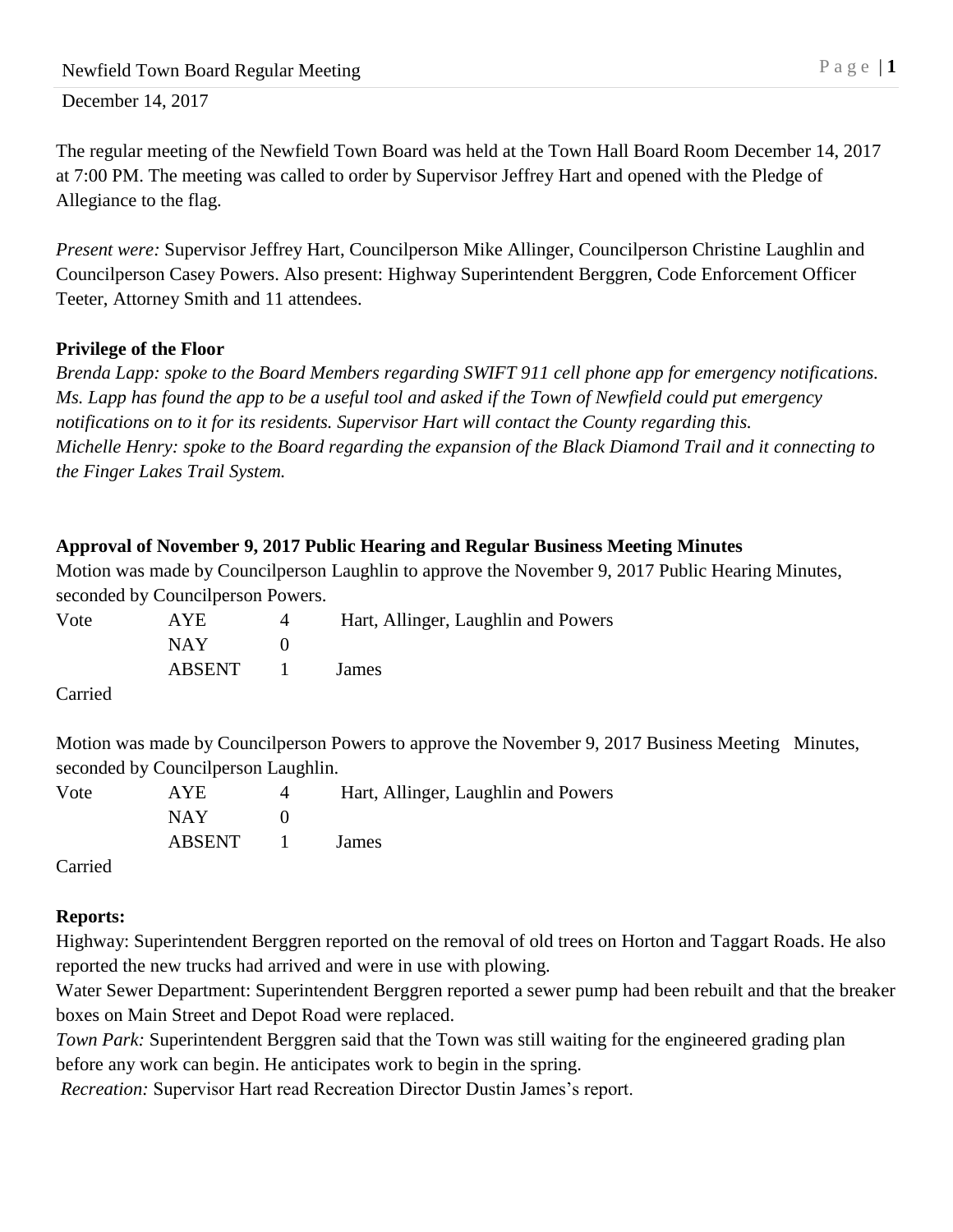*Planning Board:* Supervisor Hart read a report provided by Planning Board Chair Karen Trask.

*Code Enforcement:* Code Enforcement Officer Teeter reported he had issued 4 permits for the month of November and 80 permits for this year. He will give a full report for 2017 in January. CEO Teeter reported the gas station on RT 13 had been sold and the new owner was presently renovating the building and reopening as a CITGO gas station. He also reported on the house on Blakeslee Hill Rd that had burned 2 years ago has been sold and will be rebuilt as a 2 family home.

*Tompkins County Legislature Report*: Newfield Representative David McKenna was absent.

*EMC*: Michelle Henry representative reported the committee was working on historical flooding events and that the DEC had finalized its decision on solid waste regulations. Ms. Henry also so reported there would be an event at the Tompkins County Library regarding the Unique Natural Areas.

*Supervisor Report*: Supervisor Hart commented on 2018 projects would be to complete the Policy and Procedure manual , a new well for the water district, building projects for the Town (Highway Department and Town Hall), the leach field expansion(choose an engineer in Feb),

At this point Town Clerk Karen Miller Kenerson preformed the Oath of Office statement to Supervisor Hart, Councilperson Laughlin and Highway Superintendent Berggren.

# **New Business**

*Discussion and vote on Resolution No. 22-2017 to hold a Public Hearing to Rescind Local Law No. 5 of 2017 Property Tax Levy*

# **RESOLUTION NO. 22-2017**

To Hold a Public Hearing to Rescind Local Law No. 5-2017

**WHEREAS**, according to New York State General Municipal Law 3-R(5), if a town government decides to adopt a town budget with a property tax levy that exceeds the level set by the State, the town government must pass a local law to override that cap; and

**WHEREAS**, adopting said local law is not predictive of the final tax levy but will provide the Newfield Town Board flexibility to exceed the Property Tax Cap if it is deemed necessary;

**WHEREAS**, the Town Board adopted a budget that does not exceed the 2018 tax cap requirement for the Town

**NOW THERE BE IT RESOLVED**, that a public hearing be held before the Town Board at the Newfield Town all on January 12, 2018 at 7:00PM concerning Local Law #1 2018 Local Law repealing the Tax levy Limit for Fiscal Year 2018. At such time and place all persons interested in the subject matter will be heard concerning the same.

**RESOLVED FUTHER**, that the Town Clerk is hereby authorized and directed to place proper notice of such public hearing in the official newspaper of the Town and to post the same in accordance with Law.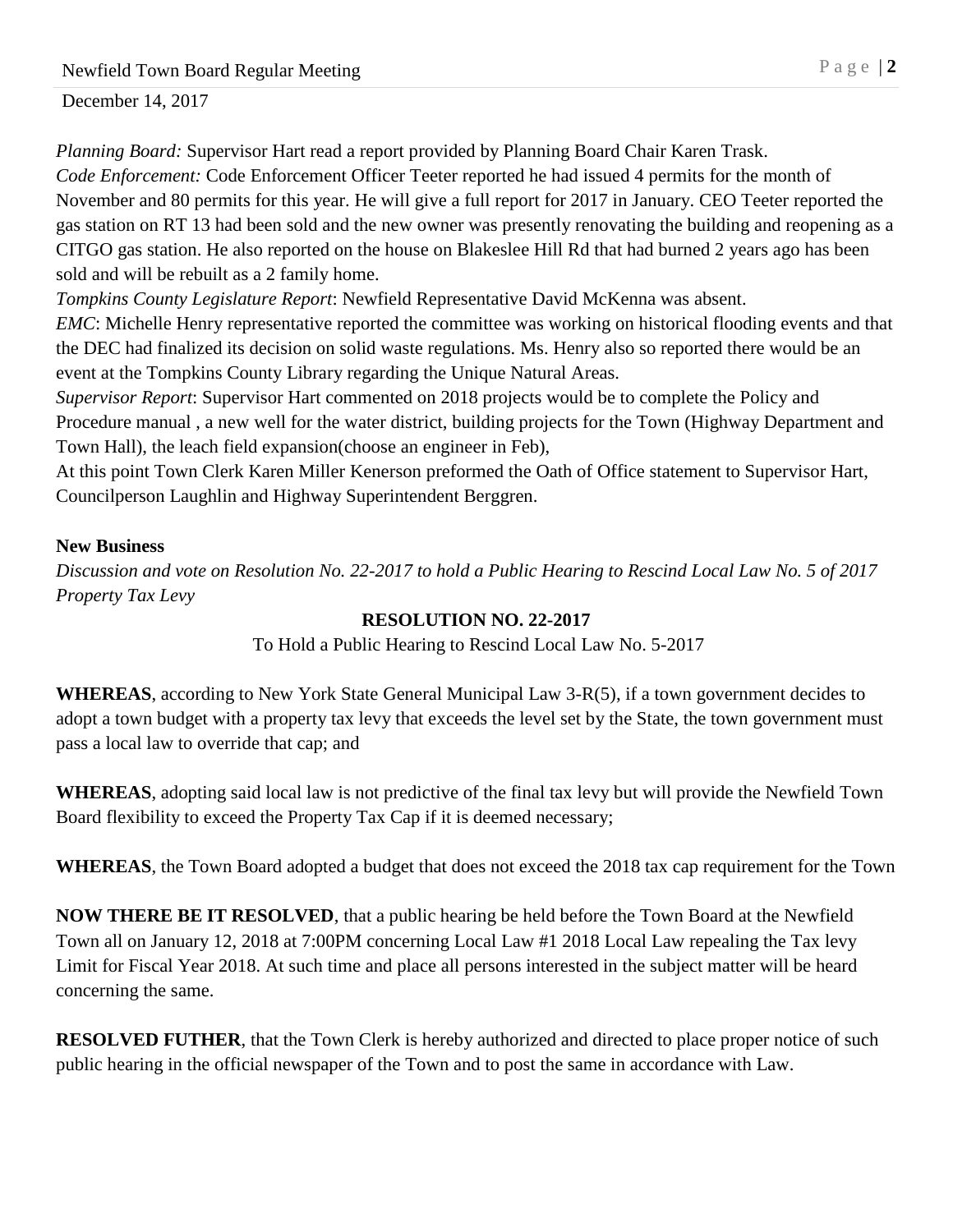### SEQR ACTION: TYPE II-20

Motion was made by Councilperson Allinger to approve Resolution No. 22- 2017, seconded by Councilperson Laughlin.

| Vote   | AYE    |                | Hart, Allinger, Laughlin and Powers |
|--------|--------|----------------|-------------------------------------|
|        | NAY.   |                |                                     |
|        | ABSENT | $\blacksquare$ | James                               |
| $\sim$ |        |                |                                     |

Carried

*Discussion and vote on Resolution NO. 23-2017 Approval of the Recreation Director use of a charge card*

RESOLUTION NO. 23-2017 – Approval of Recreation Director use of Credit Card.

**WHEREAS**: Dustin James has been appointed Recreation Director for the Town of Newfield and is requiring a credit card for Recreation purchases.

**BE IT RESOLVED**: The Newfield Town Board gives their permission to receive a Credit Card from Tioga State Bank with full signing privileges.

Motion was made by Councilperson Powers to approve Resolution No. 23- 2017, seconded by Councilperson Laughlin.

| Vote | AYE.   |              | Hart, Allinger, Laughlin and Powers |
|------|--------|--------------|-------------------------------------|
|      | NAY.   |              |                                     |
|      | ABSENT | $\mathbf{I}$ | James                               |

Carried

*Discussion and vote on Resolution No. 24-2017 Approval of the appointment of the Recreation Supervisor* RESOLUTION NO. 24-2017 – Approval of appointment of Recreation Supervisor

**WHEREAS**: The Recreation Director for the Town of Newfield and is requesting a Recreation Supervisor.

**BE IT RESOLVED:** The Newfield Town Board gives their permission for the Recreation Director to appoint Henry Neubert as Recreation Supervisor with a starting salary of \$12.50 per hour.

Motion was made by Councilperson Powers to approve Resolution No. 24- 2017, seconded by Councilperson Allinger.

| Vote | <b>AYE</b> |                  | Hart, Allinger, Laughlin and Powers |
|------|------------|------------------|-------------------------------------|
|      | NAY .      |                  |                                     |
|      | ABSENT     | and the property | <b>James</b>                        |

Carried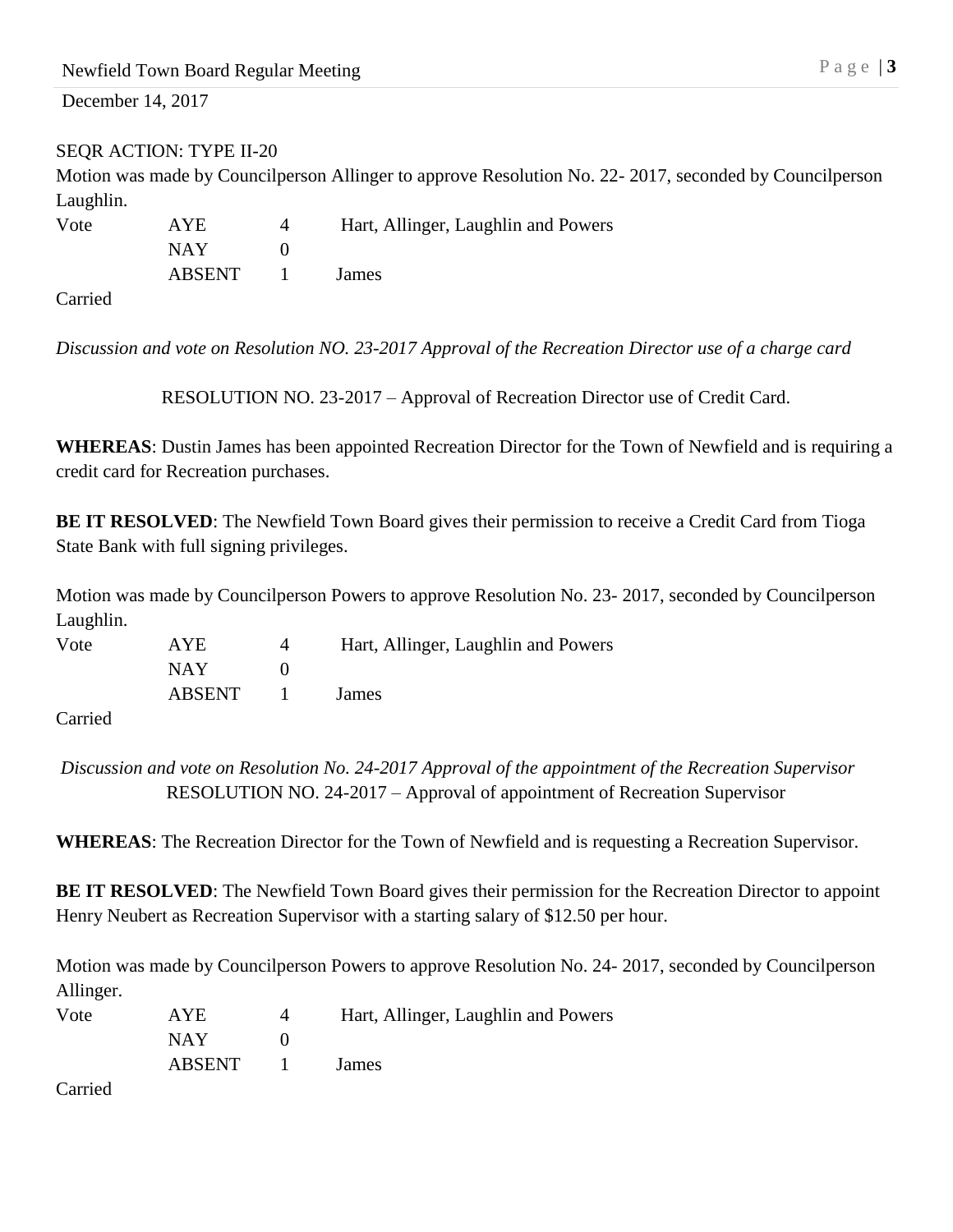Discussion and approval of the Storm Water Coalition Agreement

Motion was made by Councilperson Powers to approve Supervisor Hart to sign the Storm Water Coalition of Tompkins County Agreement, seconded by Councilperson Allinger.

Vote AYE 4 Hart, Allinger, Laughlin and Powers NAY 0 ABSENT 1 James

Carried

Discussion and approval of the Intermunicipal Recreation Partnership Agreement

Motion was made by Councilperson Laughlin to approve Supervisor Hart to sign the Intermunicipal Recreation Partnership Agreement, seconded by Councilperson Allinger.

| Vote        | AYE.   |                  | Hart, Allinger, Laughlin and Powers |
|-------------|--------|------------------|-------------------------------------|
|             | NAY.   |                  |                                     |
|             | ABSENT | and the contract | <b>James</b>                        |
| $C$ orrigal |        |                  |                                     |

Carried

# *Discussion and approval of the appointment/hire of Missy Hein as Planning Board Secretary*

Motion was made by Councilperson Allinger to approve the appointment/hire of Missy Hein as Planning Board Secretary, seconded by Councilperson Powers.

| Vote                 | AYE.   |                 | Hart, Allinger, Laughlin and Powers |
|----------------------|--------|-----------------|-------------------------------------|
|                      | NAY.   |                 |                                     |
|                      | ABSENT | $\sim$ 1 $\sim$ | James                               |
| $\sim$ $\sim$ $\sim$ |        |                 |                                     |

Carried

# *Potential Eagle Scout Service Project*

Robert Donor and 2 Boy Scouts asked the Board for potential ideas for Eagle Scout Service Projects, suggested possibilities were: Veteran War Memorial, Bus Stop enclosure and a Town Welcome sign.

### **Old Business**

Councilperson Laughlin commented on the NexAmp Solar presentations that were held.

### **Approval of the Payment of the November 2017 Bills**

Motion was made by Councilperson Powers to approve the payments, seconded by Councilperson Allinger. The Board authorized the payments of the following amounts: